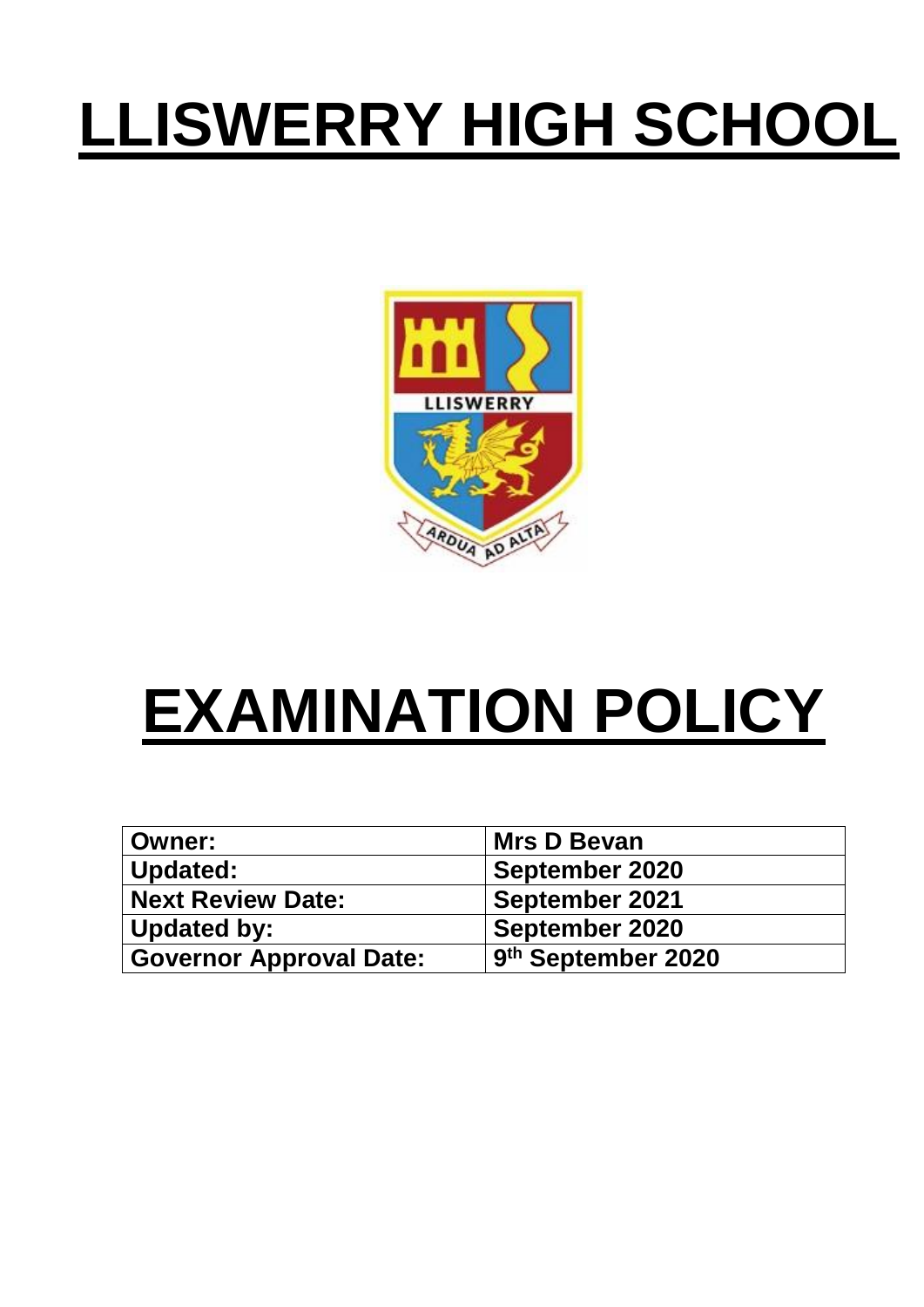**The purpose of this Examination Policy is:**

- **To ensure the planning and management of examinations is conducted efficiently and in the best interests of candidates.**
- **To ensure the operation of an efficient examinations system with clear guidelines for all relevant staff.**

**It is the responsibility of everyone involved in the centre's examination processes to read, understand and implement this policy.**

**Where references are made to JCQ regulations/guidelines, further details can be found at [www.jcq.org.uk.](http://www.jcq.org.uk/)**

<span id="page-1-0"></span>**The Examination Policy will be reviewed by the Examination Officer and Headteacher annually.**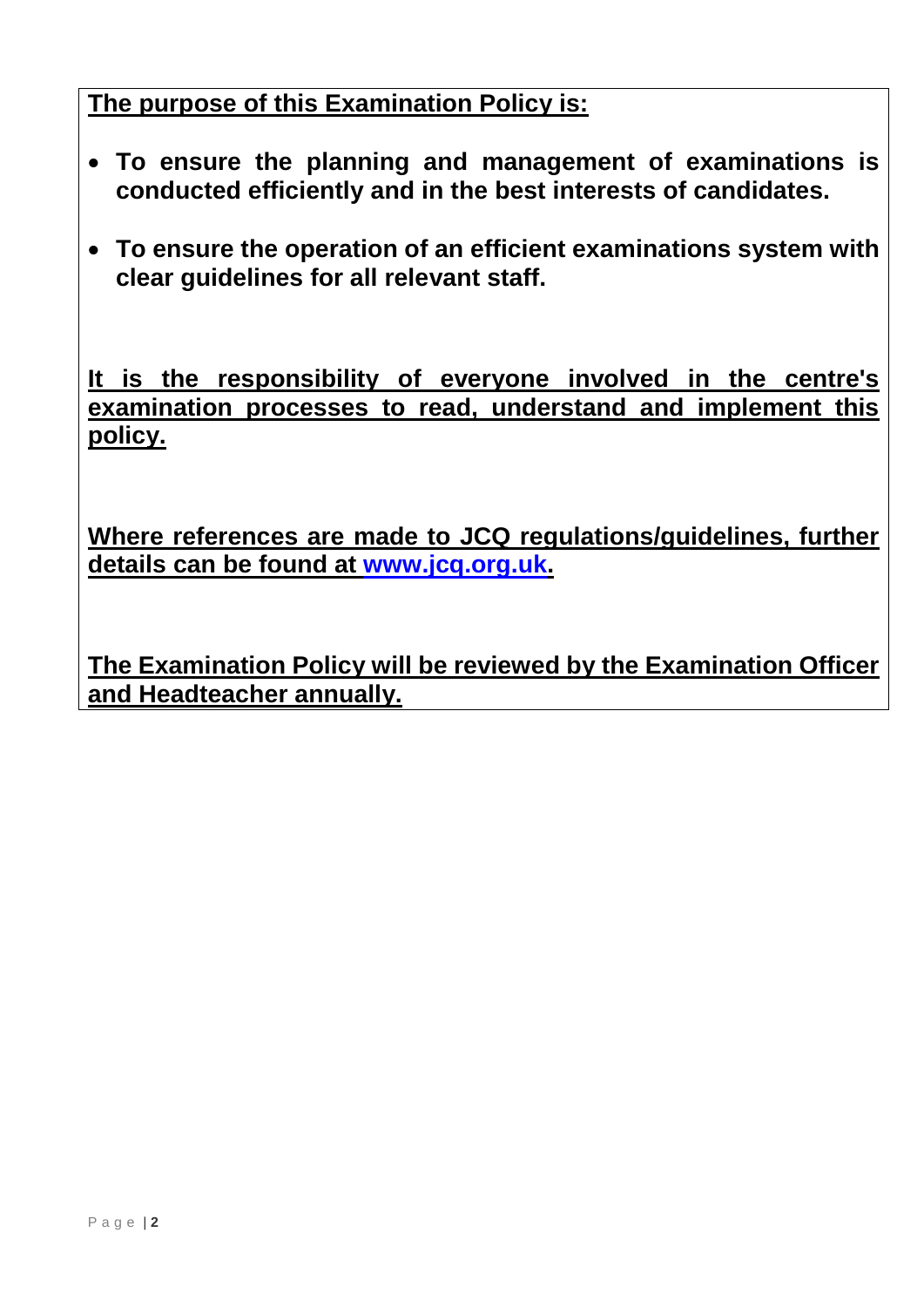# **Contents**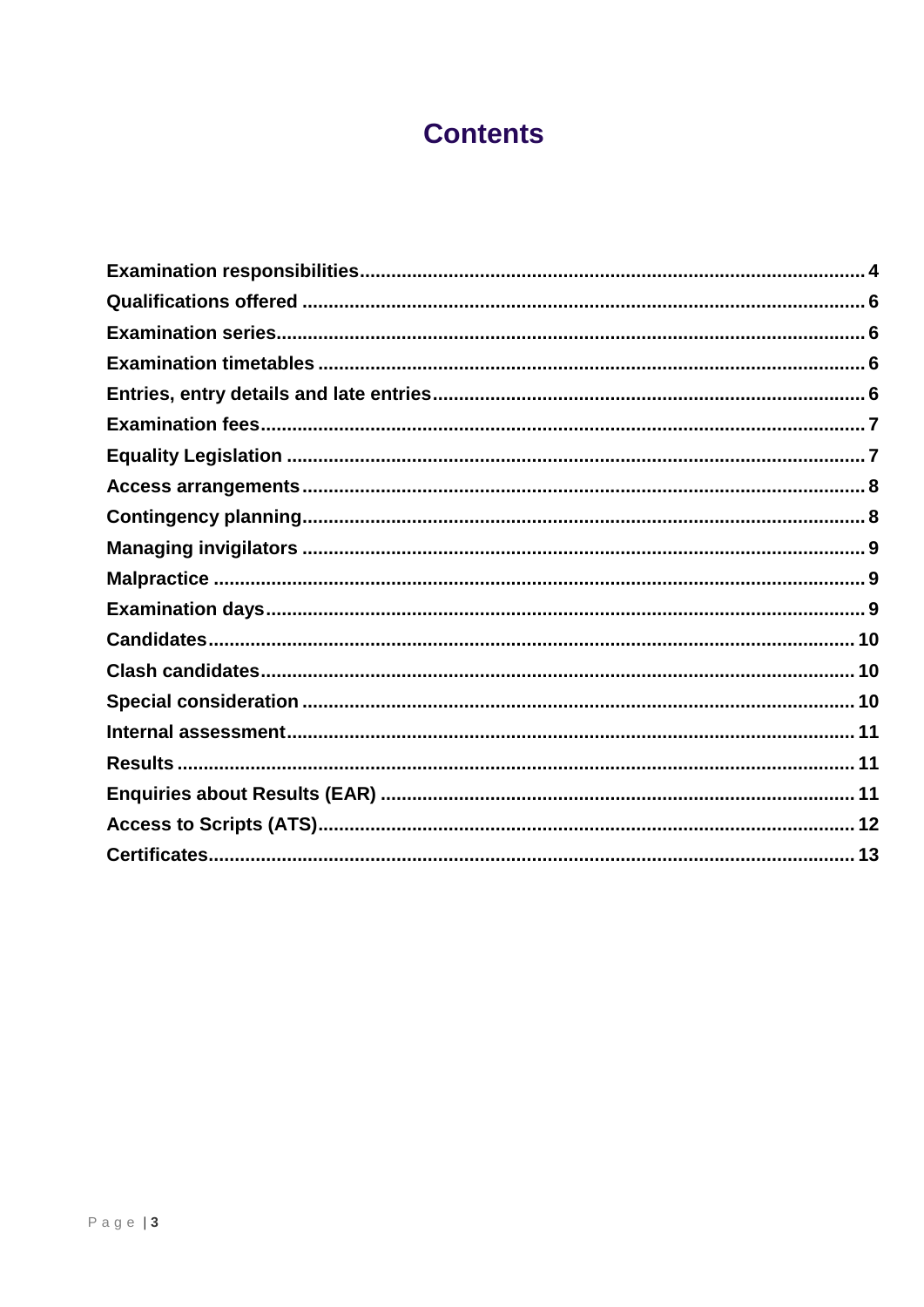### *Examination responsibilities*

#### **The Headteacher:**

- Has overall responsibility for the school as an examinations centre and advises on appeals and re-marks.
- Is responsible for reporting all suspected or actual incidents of malpractice refer to the JCQ document *Suspected malpractice in examinations and assessments*.

#### **Examinations Officer**<sup>1</sup> :

- Manages the administration of internal assessments/tests and external examinations.
- Advises the senior leadership team, Leaders of Learning, subject teachers and other relevant support staff on annual examinations timetables and procedures as set by the various awarding bodies.
- Oversees the production and distribution, to all centre staff and candidates, of an annual calendar for all examinations in which candidates will be involved and communicates regularly with staff concerning imminent deadlines and events.
- Ensures that candidates and their parents are informed of and understand those aspects of the examinations timetable that will affect them.
- Checks with teaching staff that the necessary coursework and/or controlled assessments are completed on time and in accordance with JCQ guidelines.
- Provides and confirms detailed data on estimated entries.
- Maintains systems and processes to support the timely entry of candidates for their examinations.
- Receives, checks and stores securely all exam papers and completed scripts and ensures that scripts are dispatched as per the guidelines.
- Administers access arrangements and makes applications for special consideration following the regulations in the JCQ publication *A guide to the special consideration process*.
- Identifies and manages exam timetable clashes.
- Accounts for income and expenditures relating to all exam costs/charges.
- Organises the recruitment, training, and monitoring of a team of examinations invigilators responsible for the conduct of examinations.
- Ensures candidates' coursework / controlled assessment marks are submitted, and any other material required by the appropriate awarding bodies correctly and on schedule.
- Tracks, dispatches, and stores returned coursework / controlled assessments.
- Arranges for dissemination of exam results and certificates to candidates and forwards, in consultation with the senior leadership team, any post results service requests.

<u>.</u>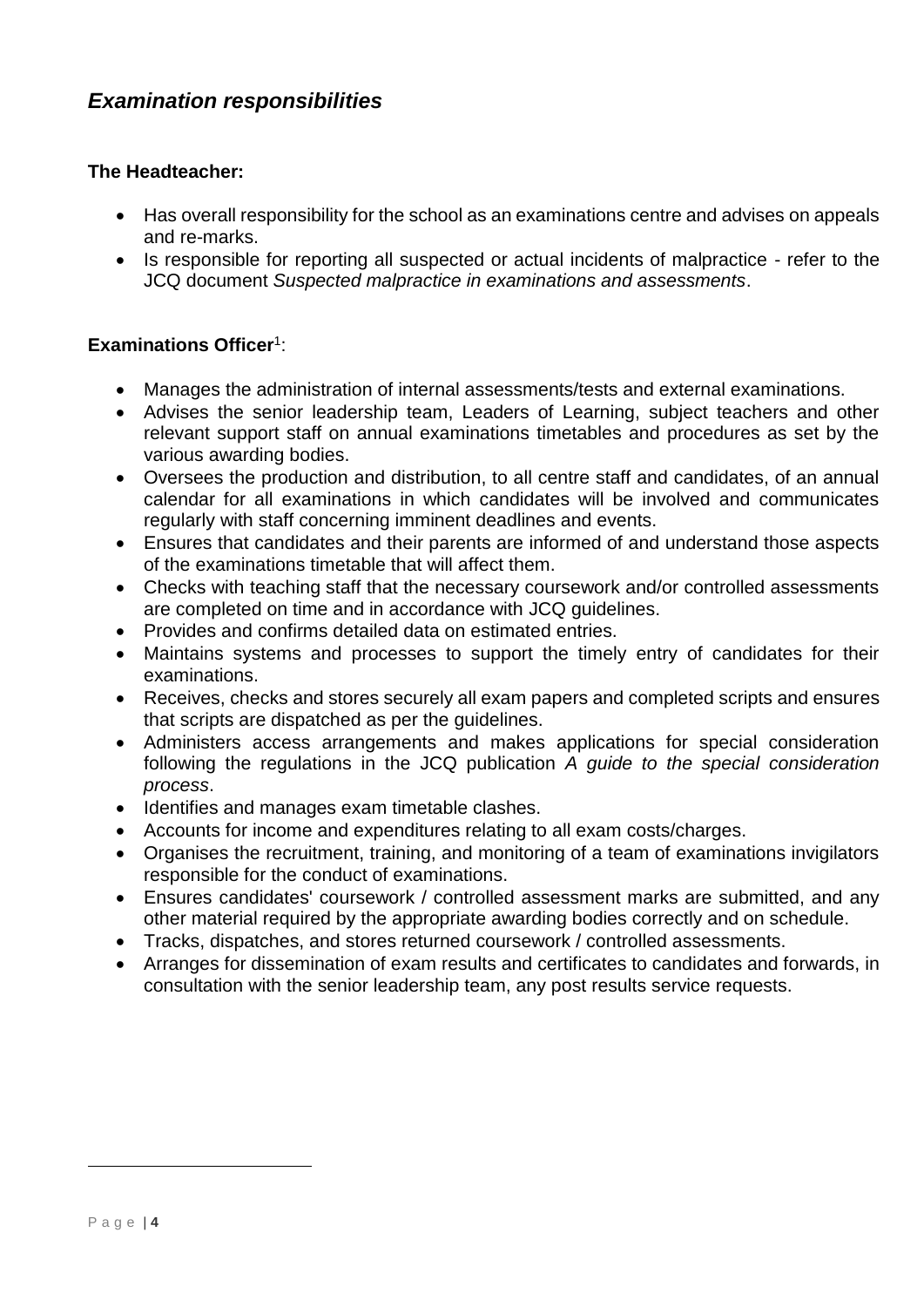#### **Leaders of Learning** are responsible for*:*

- Guidance and pastoral oversight of candidates who are unsure about examinations entries or amendments to entries.
- Accurate completion of entry and all other mark sheets and adherence to deadlines as set by the Examinations Officer.
- Follow guidance set out in the schools policy for "Internal assessments including controlled tasks, coursework and onscreen testing".
- Accurate completion of coursework / controlled assessment mark sheets and declaration sheets.
- Decisions on post-results procedures.

**Teachers** are responsible for:

- Supplying information on entries, coursework and controlled assessments as required by the Leaders of Learning and/or Examinations Officer.
- Follow guidance set out in the schools policy for internal assessments including controlled tasks, coursework and onscreen testing.

#### **The Additional Learning Needs Coordinator (ALNCo)** is responsible for:

- Identifying and testing of candidates' requirements for access arrangements and notifying the Examinations Officer in good time so that they are able to put in place exam day arrangements.
- Working with the Examination Officer to process any necessary applications in order to gain approval (if required).
- Working with the Examinations Officer to provide the access arrangements required by candidates in examinations rooms.

**Invigilators** are responsible for:

- Assisting the Examinations Officer in the efficient running of examinations according to JCQ regulations.
- Collection of exam papers and other material from the Examinations Office before the start of the exam.
- Collection of all exam papers in the correct order at the end of the exam and ensuring their return to the Examinations Office.

**Candidates** are responsible for:

- Confirmation and signing of entries.
- <span id="page-4-0"></span> Understanding coursework / controlled assessment regulations and signing a declaration that authenticates the coursework as their own.
- Ensuring they conduct themselves in all examinations according to the JCQ regulations.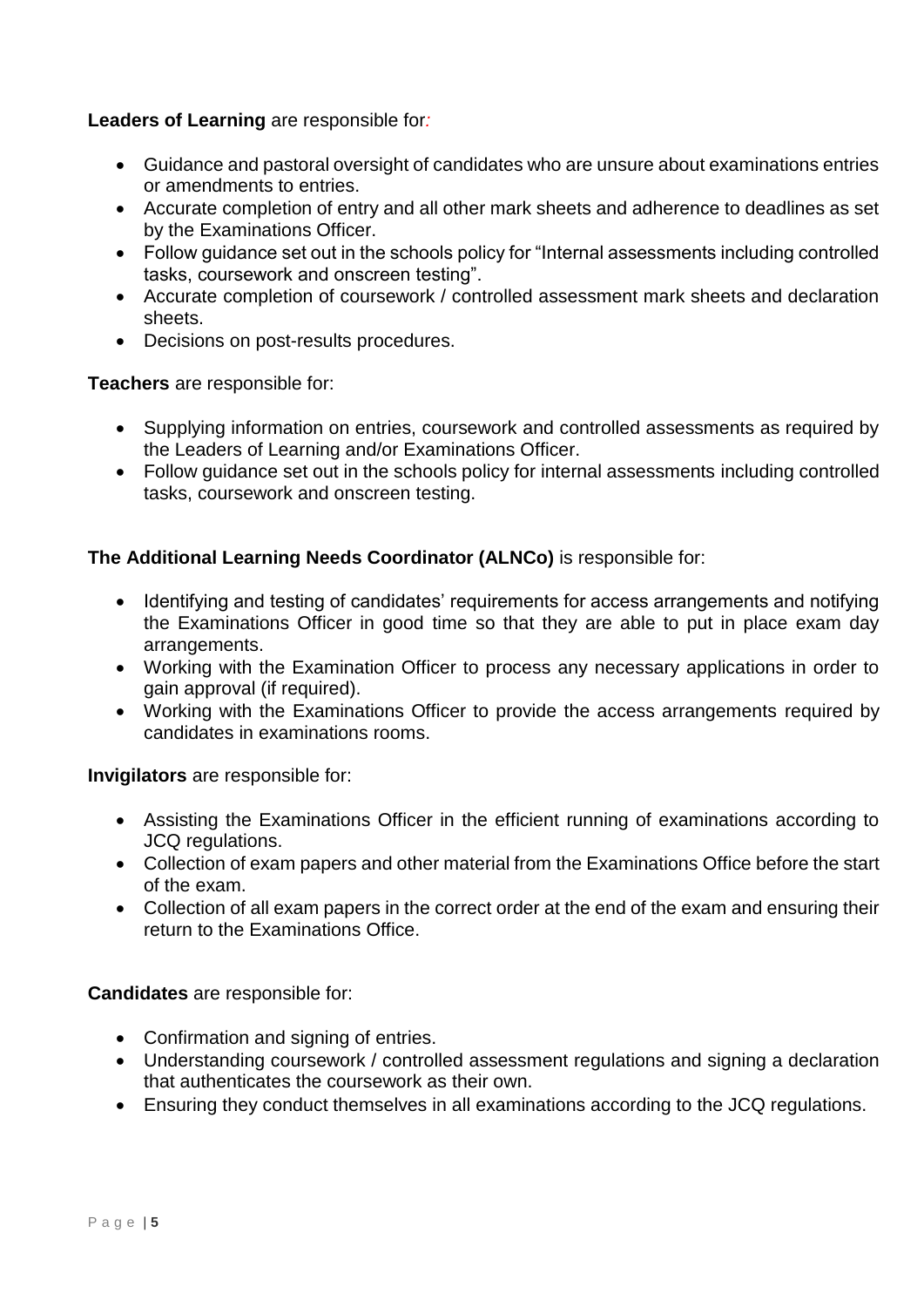# *Qualifications offered*

The qualifications offered at this centre are decided by the senior leadership team.

The types of qualifications are vocational, basic skills, academic – these qualifications are offered at Entry, Level 1, Level 2 and Level 3 in order to meet the needs of our learners.

The subjects offered for these qualifications in any academic year may be found in the school's option booklet which is available from the appropriate key stage office.

Informing the Examination Office of changes to a specification is the responsibility of the Leader of Learning.

Decisions on whether a candidate should be entered for a particular subject will be taken by subject teacher in consultation with the Leader of Learning.

#### <span id="page-5-0"></span>*Examination series*

Internal examinations (Pre Public Examinations- (PPE)) and assessments are scheduled, if required by the subject teacher in advance of the external examination.

External examinations and assessments are scheduled in November, January and May/June.

Internal examinations are held under external exam conditions.

The senior leadership team decides which exam series are used in the centre.

The centre does not offer some assessments on an on-demand basis.

#### <span id="page-5-1"></span>*Examination timetables*

The Examinations Officer will circulate the exam timetables for external examinations at a specified date before each series begins.

#### <span id="page-5-2"></span>*Entries, entry details and late entries*

Candidates or parents/carers can request a subject entry, change of level or withdrawal.

The centre can accept entries from private candidates. A formal request must be made to the Headteacher.

The centre does not act as an examinations centre for other organisations.

Entry deadlines are circulated to Leaders of Learning/subject teachers via internal post or email.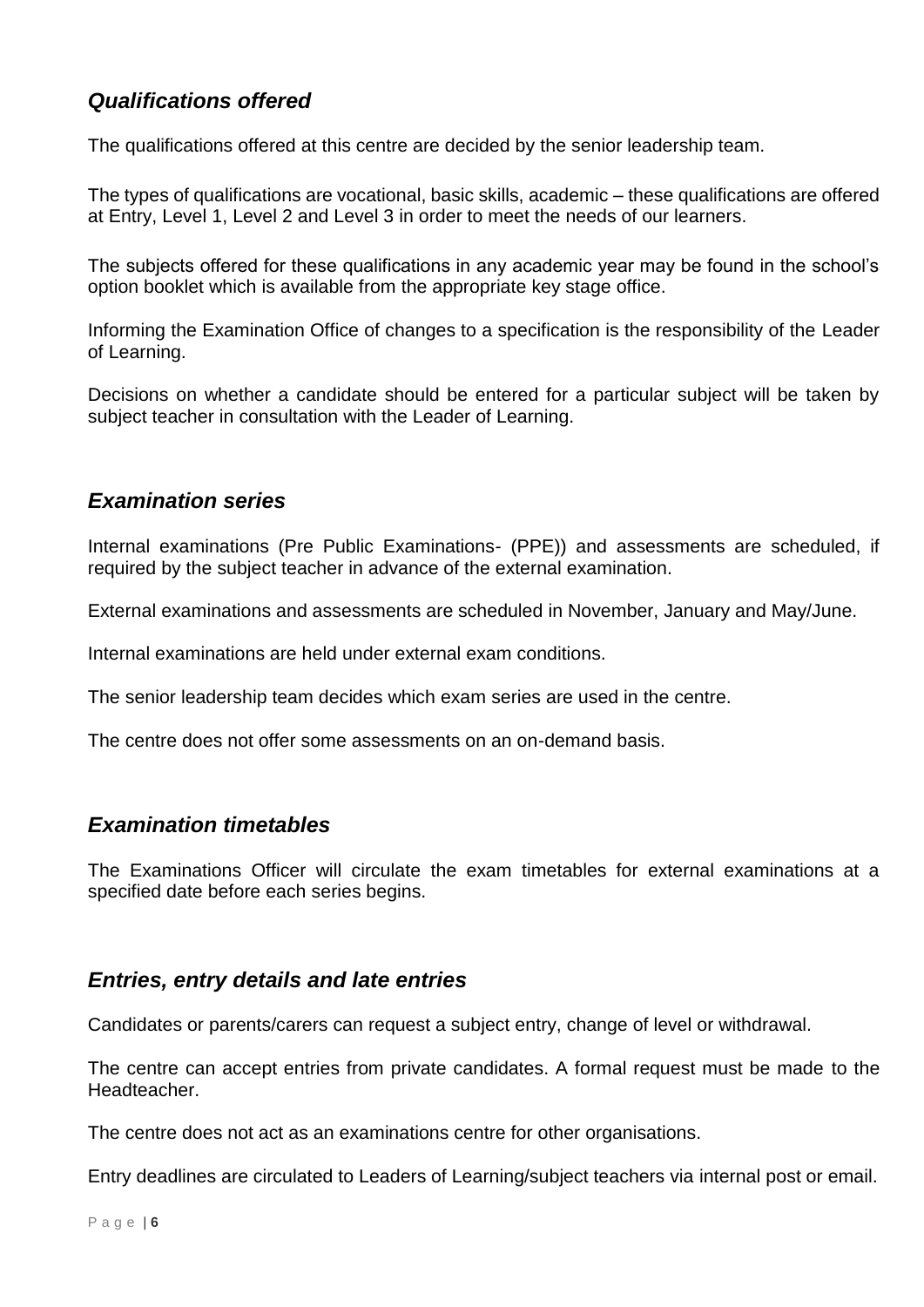Leaders of Learning will provide estimated entry information to the Examinations Officer to meet JCQ and awarding body deadlines.

Entries and amendments made after an awarding organisation's deadline (i.e. late) require the authorisation, in writing, of the Leader of Learning.

GCSE re-sits/retakes are allowed. Agreement from LOL is required.

AS re-sits/retakes are allowed. Agreement from LOL is required.

A level re-sits/retakes are allowed. Agreement from LOL is required.

All re-sit decisions will be made by subject teacher in consultation with the Leader of Learning.

#### <span id="page-6-0"></span>*Examination fees*

Candidates or departments will not be charged for changes of tier, withdrawals made by the proper procedures or alterations arising from administrative processes provided these are made within the time allowed by the awarding bodies.

The Examinations Officer will publish the deadline for actions well in advance for each examinations series.

Examination entry exam fees at all levels are paid by the centre.

Late entry or amendment fees are paid by the centre. The cost may be recovered from a department or candidates when appropriate. Departments and candidates will be made aware of any costs prior to the entry or amendment being made.

Fee reimbursements are sought from candidates:

- $\bullet$  if they fail to sit an exam;
- if they do not meet the necessary coursework requirements without medical evidence or evidence of other mitigating circumstances.

Re-sit fees are paid by the centre, unless the request is made by the candidate.

The first re-sit fee will be paid by the centre, subsequent re-sits should be paid by the candidate.

#### <span id="page-6-1"></span>*Equality Legislation*

All exam centre staff must ensure that they meet the requirements of any equality legislation.

The centre will comply with the legislation, including making reasonable adjustments to the service that that they provide to candidates in accordance with requirements defined by the legislation, awarding bodies, and JCQ. This is the responsibility of the Examinations Officer.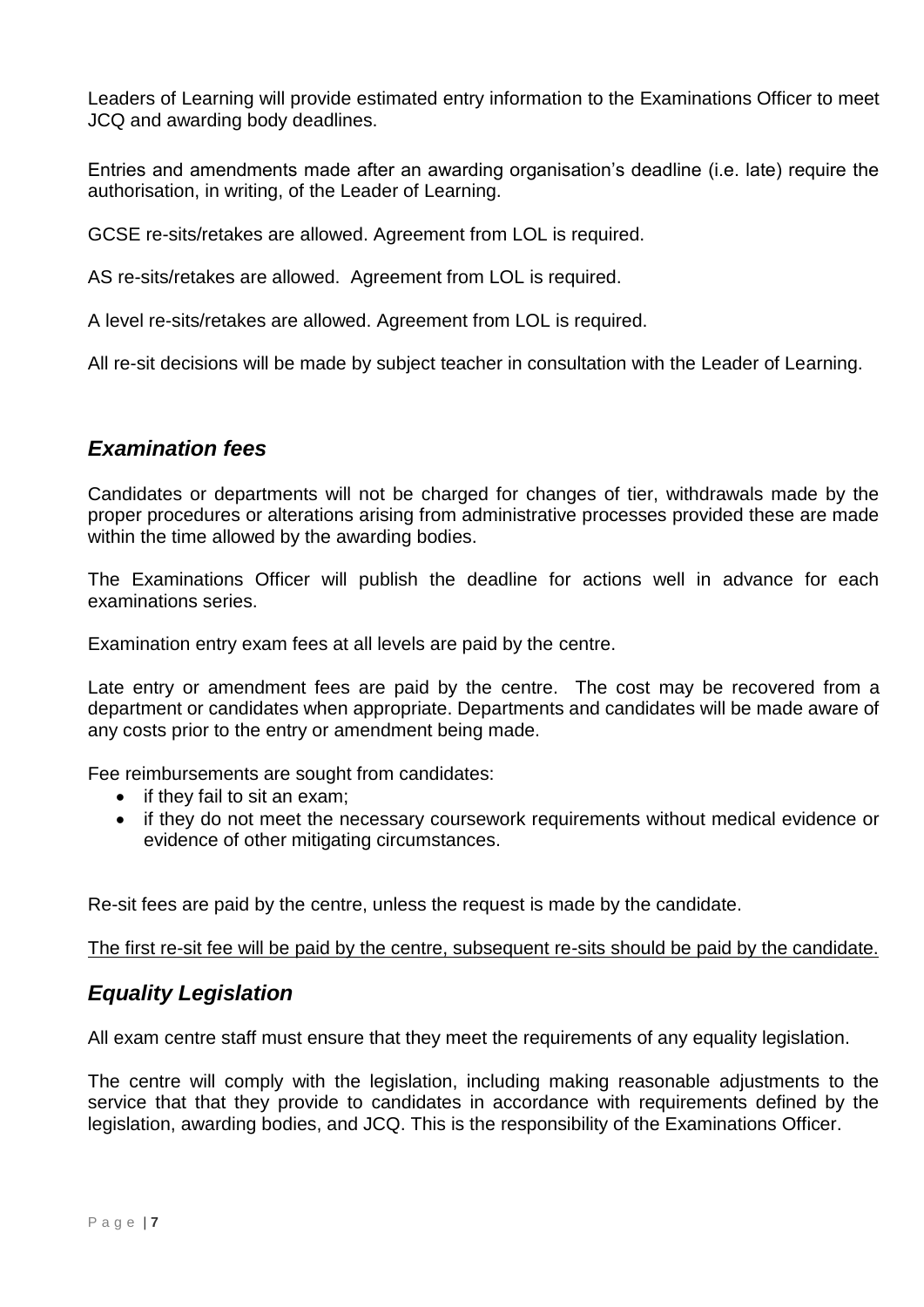#### <span id="page-7-0"></span>*Access arrangements*

The ALNCo will inform subject teachers of candidates with special educational needs and any special arrangements that individual candidates will need during the course and in any assessments/examinations.

A candidate's access arrangements requirement is determined by the specialist teacher in liaison with the ALNCo.

Ensuring there is appropriate evidence for a candidate's access arrangement is the responsibility of specialist teacher in liaison with the ALNCo.

Submitting completed access arrangement applications to the awarding bodies is the responsibility of the Examination Officer.

Rooming for access arrangement candidates will be arranged by the Examination Officer in consultation with the ALNCo.

Invigilation and support for access arrangement candidates, as defined in the JCQ arrangements regulations, will be organised by the Examination Officer with ALNCo arranging specific support for learners.

### <span id="page-7-1"></span>*Contingency planning*

Contingency planning for examinations administration is the responsibility of the Examination Officer.

Contingency plans are available via email, noticeboard, briefing meetings and internal post and are in line with the guidance provided by Ofqual, JCQ and awarding organisations.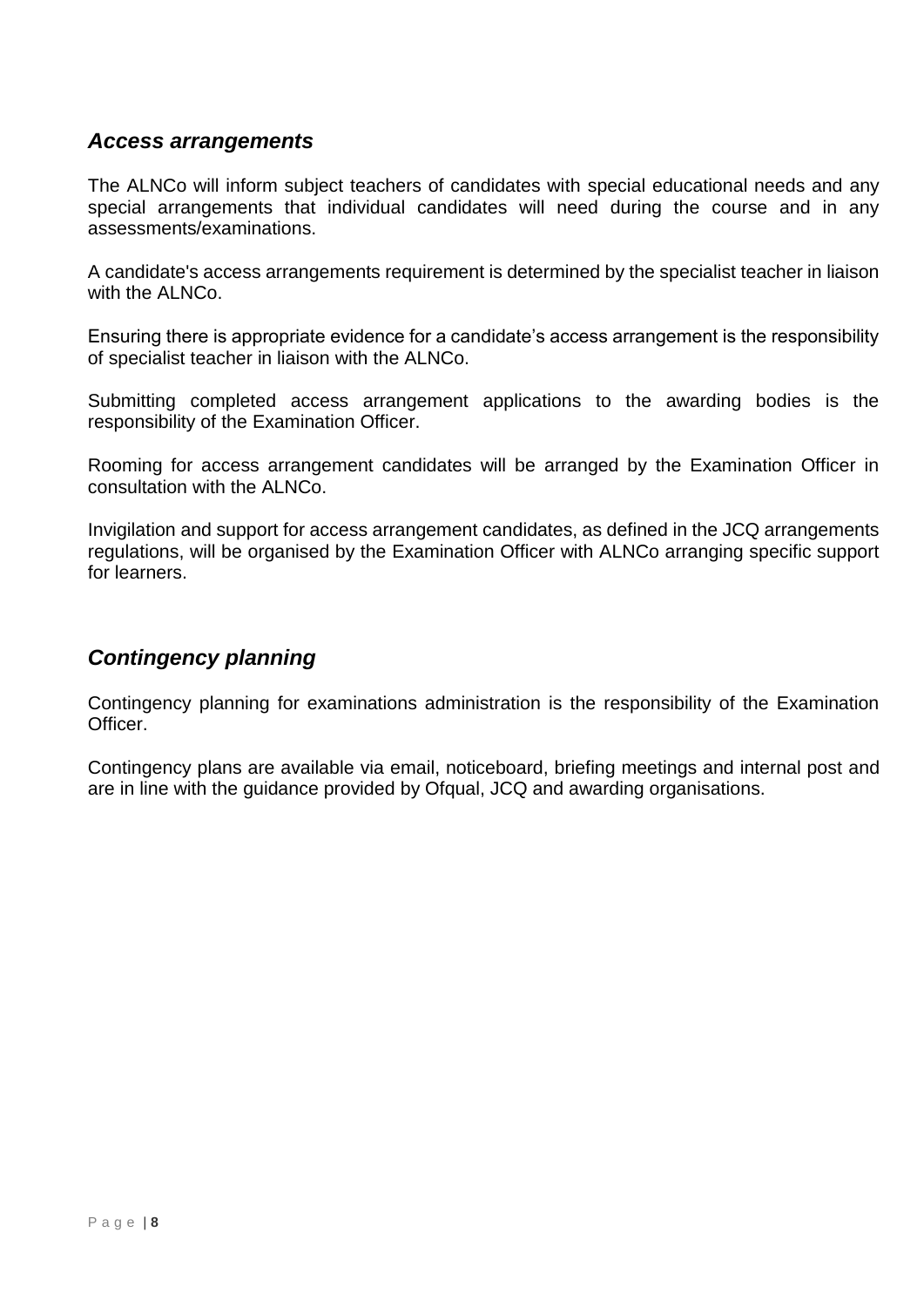# <span id="page-8-0"></span>*Managing invigilators*

External staff will be used to invigilate external examinations.

Recruitment of invigilators is the responsibility of the Examinations Officer.

Securing the necessary Disclosure Barring Service (DBS) clearance for new invigilators is the responsibility of the Headteachers personal assistant/secretary.

DBS fees for securing such clearance are paid by the centre.

Invigilators' rates of pay are set in accordance with Newport CC pay grading.

Invigilators are recruited, timetabled, trained, and briefed by the Examination Officer.

#### <span id="page-8-1"></span>*Malpractice*

The Headteacher in consultation with the Examination Officer is responsible for investigating suspected malpractice.

#### <span id="page-8-2"></span>*Examination days*

The Examinations Officer will book all exam rooms after liaison with other users and make the question papers, other exam stationery and materials available for the invigilator.

Site management staff are responsible for setting up the allocated rooms, and will be advised of requirements two weeks in advance.

The lead invigilator will start and finish all examinations in accordance with JCQ guidelines.

Subject staff/ Head of Key Stage 4 may be present at the start of the exam to assist with identification of candidates. Any staff present must be in accordance with the rules defined by JCQ concerning who is allowed in the exam room and what they can do.

In practical examinations, subject teachers' availability will be in accordance with JCQ guidelines.

Exam papers must not be read by subject teachers or removed from the exam room before the end of a session. Papers will be distributed to Leaders of Learning in accordance with JCQ's recommendations and no later than 24 hours after candidates have completed them.

After an exam, the Examinations Officer will arrange for the safe dispatch of completed examination scripts to awarding bodies, working in conjunction with the SIMS Admin Officer.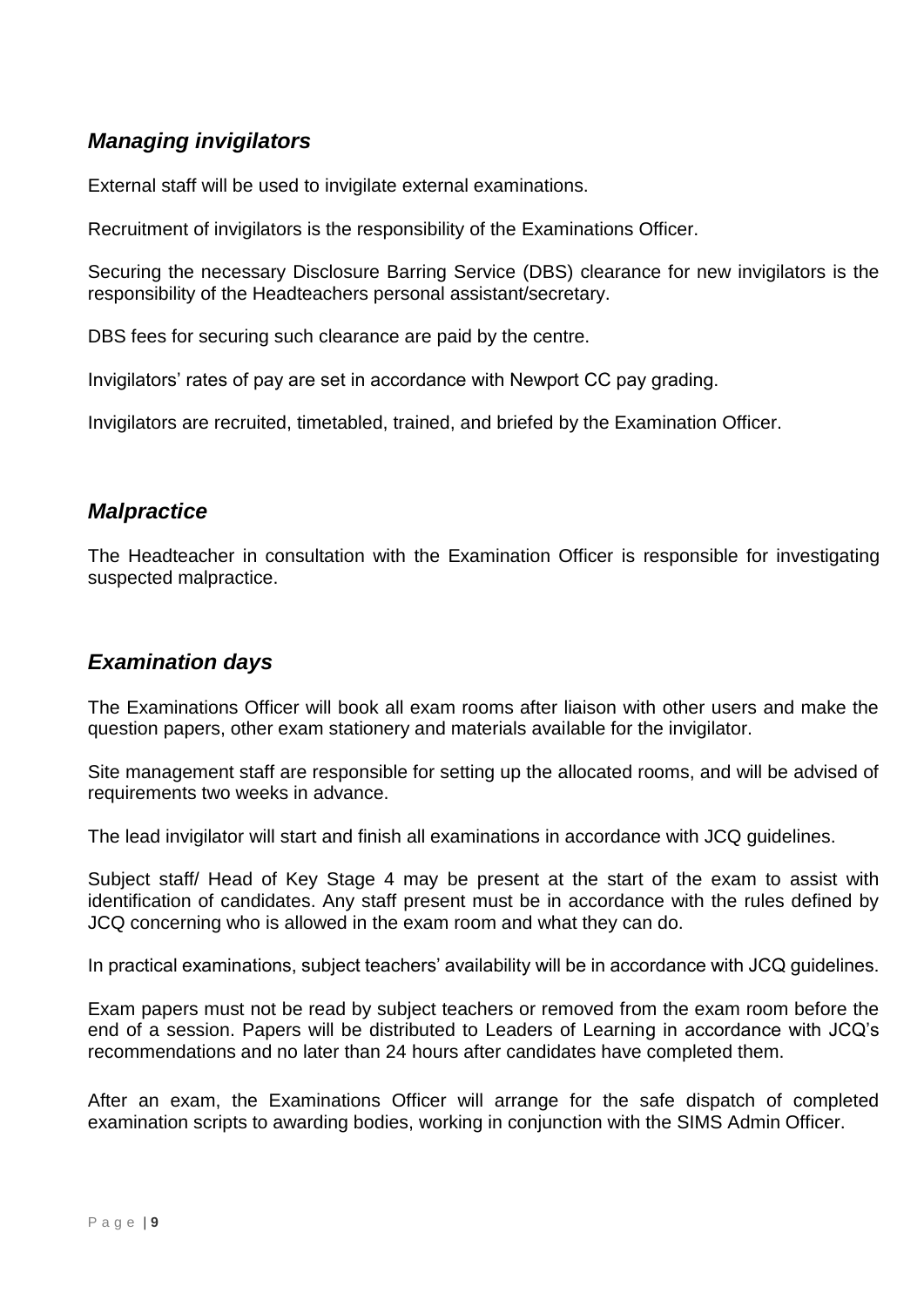## <span id="page-9-0"></span>*Candidates*

The Examinations Officer will provide written information to candidates in advance of each exam series. A formal briefing session for candidates may be given by the Head of Key Stage.

The centre's published rules on acceptable dress and behaviour apply at all times. Candidates' personal belongings remain their own responsibility and the centre accepts no liability for their loss or damage.

In an exam room candidates must not have access to items other than those clearly allowed in the instructions on the question paper, the stationery list, or the specification for that subject. This is particularly true of mobile phones and other electronic communication or storage devices with text or digital facilities. Any precluded items must not be taken into an exam room.

Disruptive candidates are dealt with in accordance with JCQ guidelines. Candidates are expected to stay for the full exam time at the discretion of the invigilator in liaison with the Examination Officer.

Note: candidates who leave an exam room must be accompanied by an appropriate member of staff at all times.

The Head of Key Stage and Examination Officer is responsible for handling late or absent candidates on exam day.

#### <span id="page-9-1"></span>*Clash candidates*

The Examination Officer will be responsible as necessary for supervising escorts, identifying a secure venue and arranging overnight stays.

#### <span id="page-9-2"></span>*Special consideration*

Should a candidate be unable to attend an exam because of illness, suffer bereavement or other trauma, be ill or otherwise disadvantaged or disturbed during an exam, then it is the candidate's responsibility to alert the centre's Head of Year, Attendance Officer or Examinations Officer to that effect.

The candidate must support any special consideration claim with appropriate evidence within three school days of the exam.

The Examinations Officer will make a special consideration application to the relevant awarding body within five school days of the exam.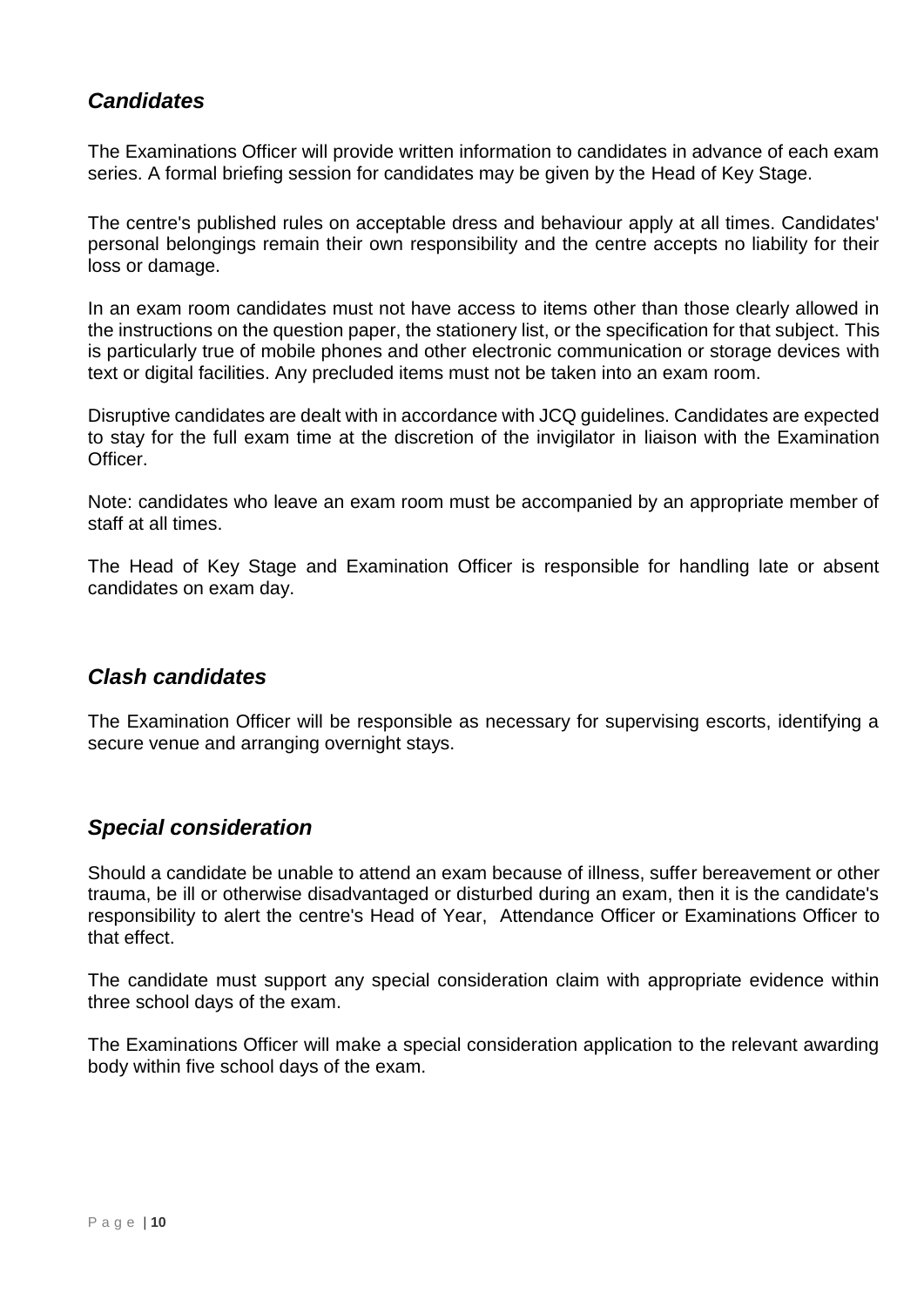#### <span id="page-10-0"></span>*Internal assessment*

It is the duty of the Leader of Learning to ensure that all internal assessment is ready for dispatch at the correct time. The Examinations Officer will assist by keeping a record of each dispatch, including the recipient details and the date and time sent.

Marks for all internally assessed work are provided to the examinations office by the Leader of Learning. The Examination Officer will inform staff of the date when appeals against internal assessments must be made by. Any appeals will be dealt with in accordance with the centre's Internal Appeals Procedure (IAP) document.

#### <span id="page-10-1"></span>*Results*

On the designated results day each year, candidates will receive individual results slips by one of the following methods:

- in person at the centre<sup>\*</sup>.
- via email to the learners school email address\*.

\*The most appropriate method each year will be determined by the head of centre and communicated to learners.

The results slip will be in the form of a centre produced document.

Arrangements for the centre to be open on results days are made by the Examinations Officer.

The provision of the necessary staff on results days is the responsibility of the Deputy Headteacher.

#### <span id="page-10-2"></span>*Enquiries about Results (EAR)*

EARs may be requested by Leaders of Learning or the candidate following the release of results. A request for a re-mark or clerical check requires the written consent of the candidate, a request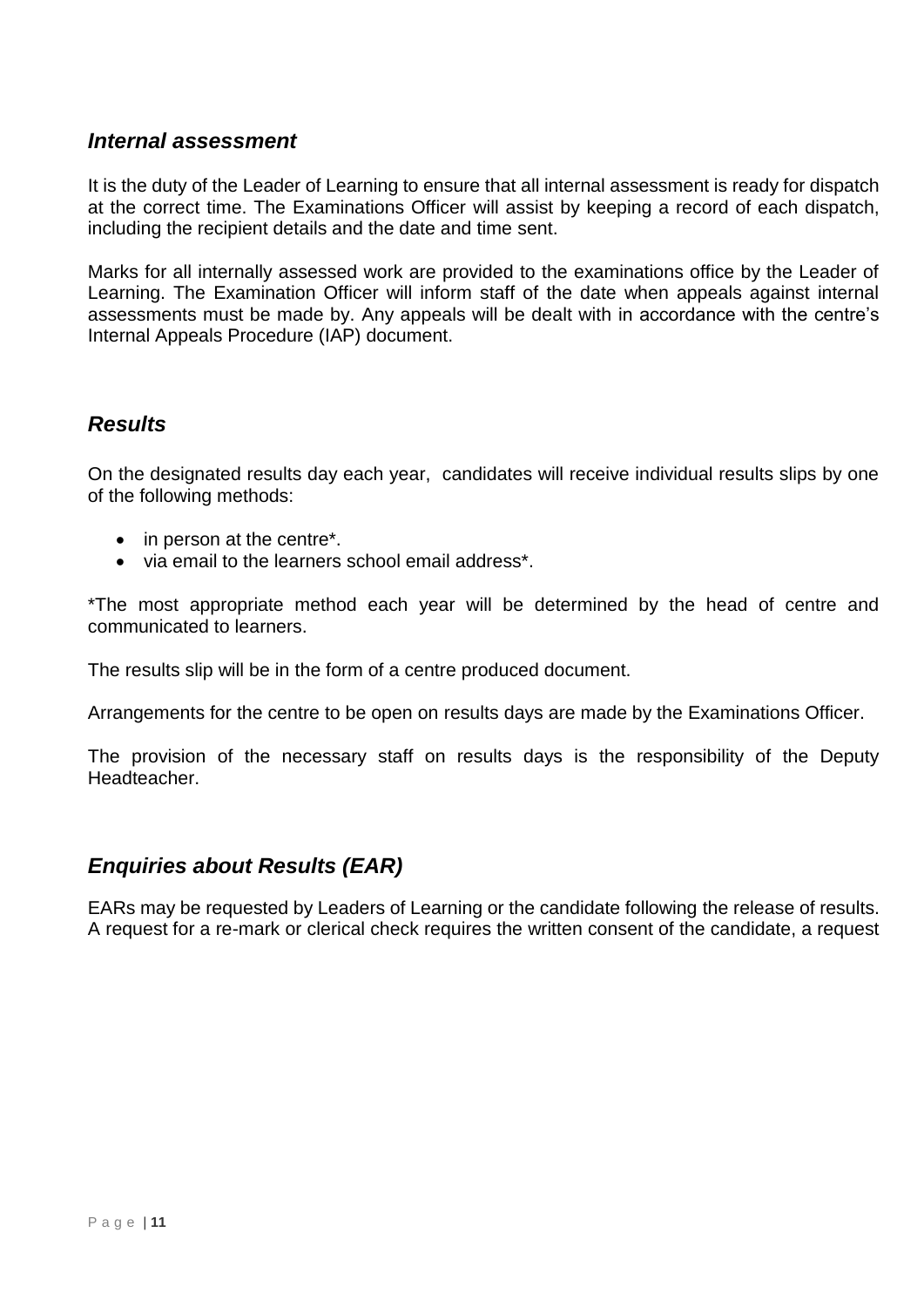for a re-moderation of internally assessed work may be submitted without the consent of the group of candidates.

The cost of EARs will be paid by the centre, if the request is from a Leader of Learning.

All decisions on whether to make an application for an EAR will be made by Leader of Learning in liaison with Head of Key Stage and senior leadership team.

If a candidate's request for an EAR is not supported, the candidate may appeal and the centre will respond by following the process in its Internal Appeals Procedure (IAP) document.

All processing of EARs will be the responsibility of the Examinations Officer, following the JCQ guidance.

# <span id="page-11-0"></span>*Access to Scripts (ATS)*

After the release of results, candidates may ask subject teachers to request the return of written exam papers. Detailed information on deadlines for these requests is available via the **Post Results & Deadlines** Pack emailed from Qualification Wales following an examination series.

*Example of summer 2019 deadlines below (OCR excluded):*

|                                                        | <b>AQA</b>                                                     | <b>EDEXCEL</b>                             | <b>WJEC</b>                         | <b>Deadlines</b>                                             |
|--------------------------------------------------------|----------------------------------------------------------------|--------------------------------------------|-------------------------------------|--------------------------------------------------------------|
|                                                        | <b>GCSE</b><br><b>GCE</b>                                      | GCSE GCE<br>BTEC BTEC<br>Level 1/2 Level 3 | <b>GCSE</b><br><b>GCE</b>           | Last date for<br>awarding bodies to<br>receive applications. |
| Clerical check<br>Service 1                            | £16.10<br>£8.05                                                | £11.30<br>£11.30<br>£11.30 £11.30          | £11                                 | 19 September                                                 |
| (with Access to Scripts)                               | $+£14.35$ per<br>script                                        | $+ £12.50$ per script                      | $+ f11$ per script                  | 2019                                                         |
| Service 2 Review of marking                            | £37.55<br>£43.45                                               | £40.40<br>£40.40 £40.40<br>£46.90          | £37.50<br>£43                       | 19 September                                                 |
| (with Access to Scripts)                               | $+£14.35$ per<br>script                                        | $+ £12.50$ per script                      | $+ f11$ per script                  | 2019                                                         |
| Service 2P<br>Priority review of<br>marking            | £51.75<br>N/A                                                  | £46.40<br>£55.90<br>N/A<br>£55.90          | £49.50                              |                                                              |
| (with Access to Scripts)                               | $+£14.35$ per<br>script                                        | $+ £12.50$ per script                      |                                     | <b>22 August 2019</b>                                        |
|                                                        | £225.80 £251.60<br>For five or fewer<br>candidates, the review | £224.80<br>minimum (up to 5 candidates) &  | £32.00                              | 19 September                                                 |
| Review of moderation.<br>Service 3                     | of moderation fee will<br>be half the normal<br>rate           | £17.40<br>for each additional candidate    | Per candidate in<br>original sample | 2019                                                         |
| <b>Non-Priority</b><br>Access to scripts<br>Electronic | £11.30<br>£11.30                                               |                                            | £11                                 | 26 September<br>2019                                         |
| Priority<br>electronic GCE                             | £14.35                                                         | Free                                       | £11                                 | <b>22 August 2019</b>                                        |
| <b>GCSE</b>                                            | £14.35                                                         |                                            | £11                                 | <b>29 August 2019</b>                                        |